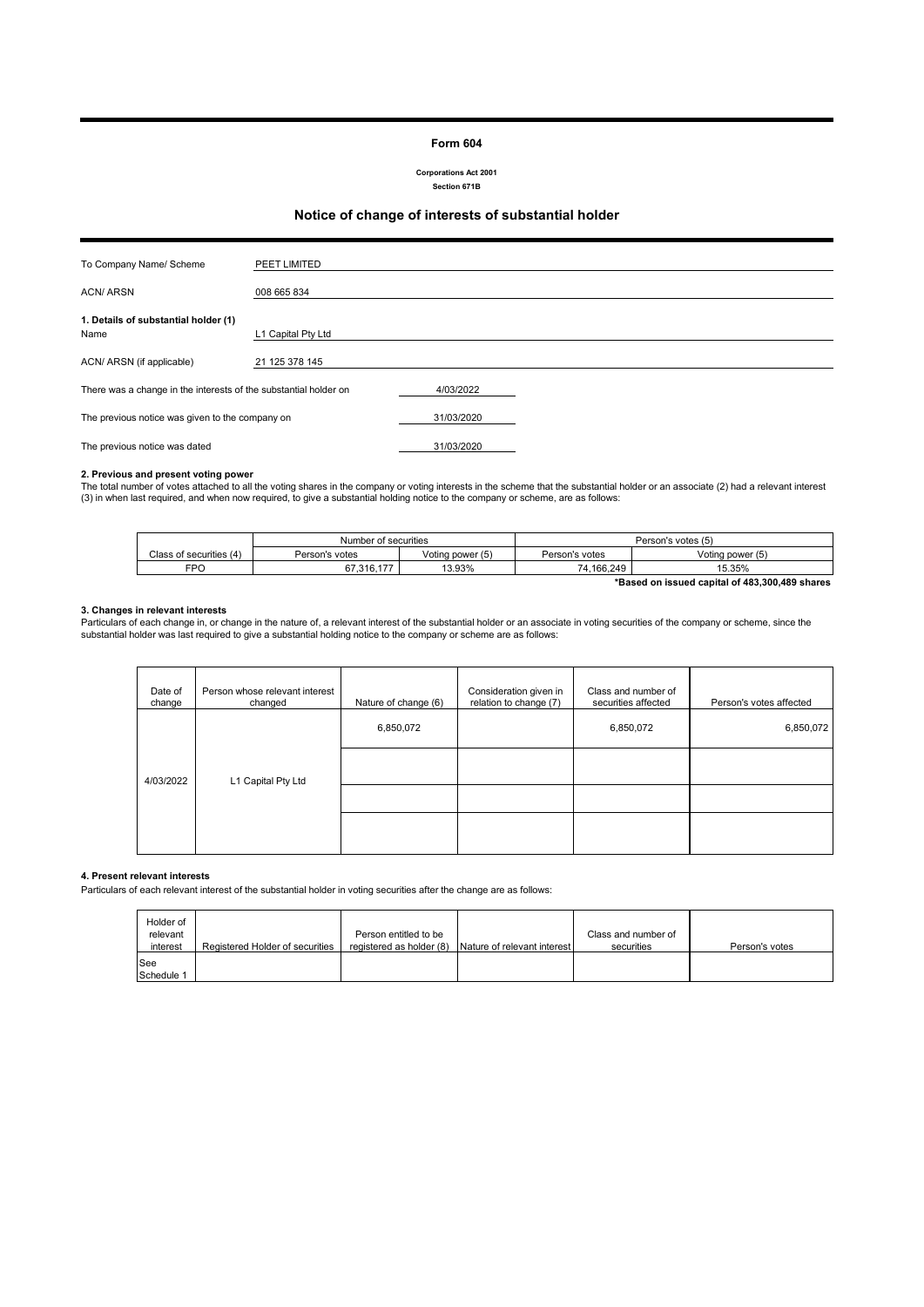#### **5. Changes in association**

The persons who have become associates (2) of, ceased to be associates of, or have changed the nature of their association (9) with, the substantial holder in relation to voting interests in the company or scheme are as follows:

| $\sim$<br>ARSN<br>. ACN/<br>Name<br>(if applicable)<br>∘and | Nature<br>্া association |
|-------------------------------------------------------------|--------------------------|
| N/t                                                         |                          |

#### **6. Addresses**

The addresses of persons named in this form are as follows:

| Name                        | Address                                                            |
|-----------------------------|--------------------------------------------------------------------|
| Dh/I<br>`onitol<br>LIO<br>- | 3000<br>VIC<br>28<br>Melbourne.<br>Collins Street.<br>Leve'<br>ιUΓ |

#### **Signature**

| Print name | Jane Stewart | Capacity | <b>Head of Compliance</b> |  |
|------------|--------------|----------|---------------------------|--|
| Sign here  | arthwar.     | Date     | 8/03/2022                 |  |

#### **DIRECTIONS**

(1) lf there are a number of substantial holders with similar or related relevant interests (eg. a corporation and its related corporations, or the manager and trustee of ar<br>equity trust), the names could be included in an ann throughout the form as a specifically named group if the membership of each group, with the names and addresses of members is clearly set out in paragraph 6 of the form.

- (3) See the definition of "relevant interest" in sections 608 and 671B(7) of the Corporations Act 2001.
- (4) The voting shares of a company constitute one class unless divided into separate classes.
- (5) The person's votes divided by the total votes in the body corporate or scheme multiplied by 100.
- (6) Include details of:

(a)

any relevant agreement or other circumstances because of which the change in relevant interest occurred. If subsection 671B(4) applies, a copy of any document setting out the terms of<br>any relevant agreement, and a statemen

(b) any qualification of the power of a person to exercise, control the exercise of, or influence the exercise of, the voting powers or disposal of the securities to which the relevant interest relates<br>(indicating clearly the

See the definition of "relevant agreement" in section 9 of the Corporations Act 2001.

(7) Details of the consideration must include any and all benefits, money and other, that any person from whom a relevant interest was acquired has, or may, become entitled to receive in relation to that<br>acquistion. Details mu

(8) If the substantial holder is unable to determine the identity of the person (eg. if the relevant interest arises because of an option) write "unknown".

(9) Give details, if appropriate, of the present association and any change in that association since the last substantial holding notice.

<sup>(2)</sup> See the definition of "associate" in section 9 of the Corporations Act 2001.